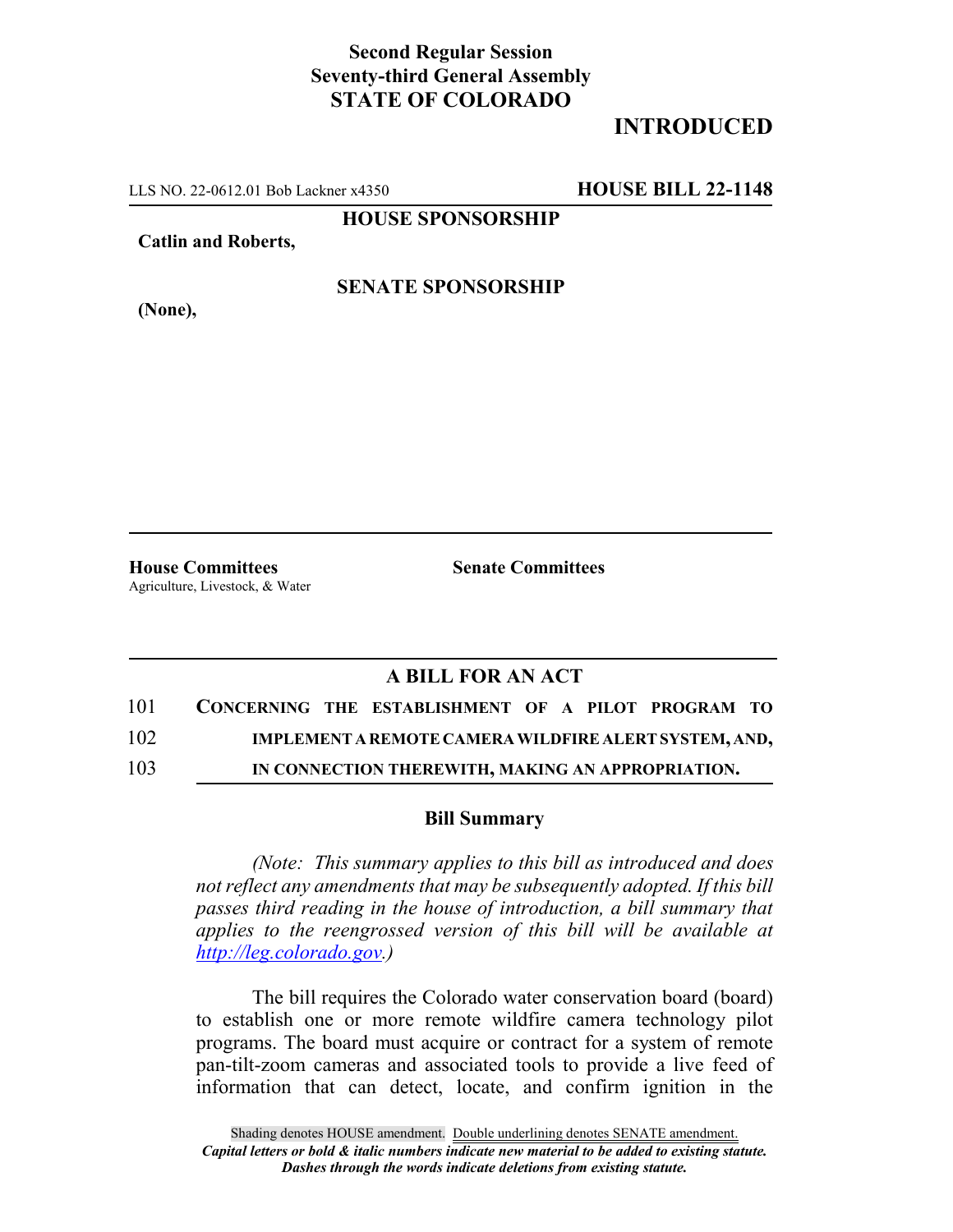wildland-urban interface. The board must report to the wildfire matters review committee on the system's effectiveness and potential for more widespread use in the state.

 *Be it enacted by the General Assembly of the State of Colorado:* **SECTION 1.** In Colorado Revised Statutes, **add** 37-60-134 as follows: **37-60-134. Remote wildfire camera technology pilot project - report - repeal.** (1) ON OR BEFORE APRIL 1, 2023, THE BOARD SHALL IMPLEMENT ONE OR MORE PILOT PROGRAMS USING REMOTE CAMERA TECHNOLOGY TO DETECT, IDENTIFY, OR CONFIRM THE EXISTENCE OF WILDFIRES IN THE WILDLAND-URBAN INTERFACE. (2) TO IMPLEMENT THE PILOT PROGRAM OR PROGRAMS, SUBJECT TO AVAILABLE APPROPRIATIONS, THE BOARD SHALL ACQUIRE OR CONTRACT FOR A SYSTEM OF REMOTE PAN-TILT-ZOOM CAMERAS AND ASSOCIATED TOOLS THAT PROVIDE A LIVE FEED OF INFORMATION THAT CAN DISCOVER, LOCATE, AND CONFIRM IGNITION; MONITOR FIRE BEHAVIOR THROUGH CONTAINMENT; PROVIDE ENHANCED SITUATIONAL AWARENESS FOR EVACUATION AND FIRE RESPONSE ACTIVITIES; AND ENSURE THAT CONTAINED FIRES ARE MONITORED APPROPRIATELY THROUGH THEIR DEMISE. (3) THE BOARD SHALL CONSULT AND COLLABORATE WITH OTHER STATE AND FEDERAL AGENCIES AND OTHER STAKEHOLDERS IN THE FIRE SERVICE TO DETERMINE THE LOCATION AND OPERATION OF THE CAMERA 21 SYSTEM FOR THE PILOT PROGRAM OR PROGRAMS. AGENCIES OF STATE AND

 SITE ACCESS AS NECESSARY TO ALLOW THE BOARD TO IMPLEMENT THE PILOT PROGRAM OR PROGRAMS.

LOCAL GOVERNMENT SHALL PROVIDE INFORMATION, ASSISTANCE, AND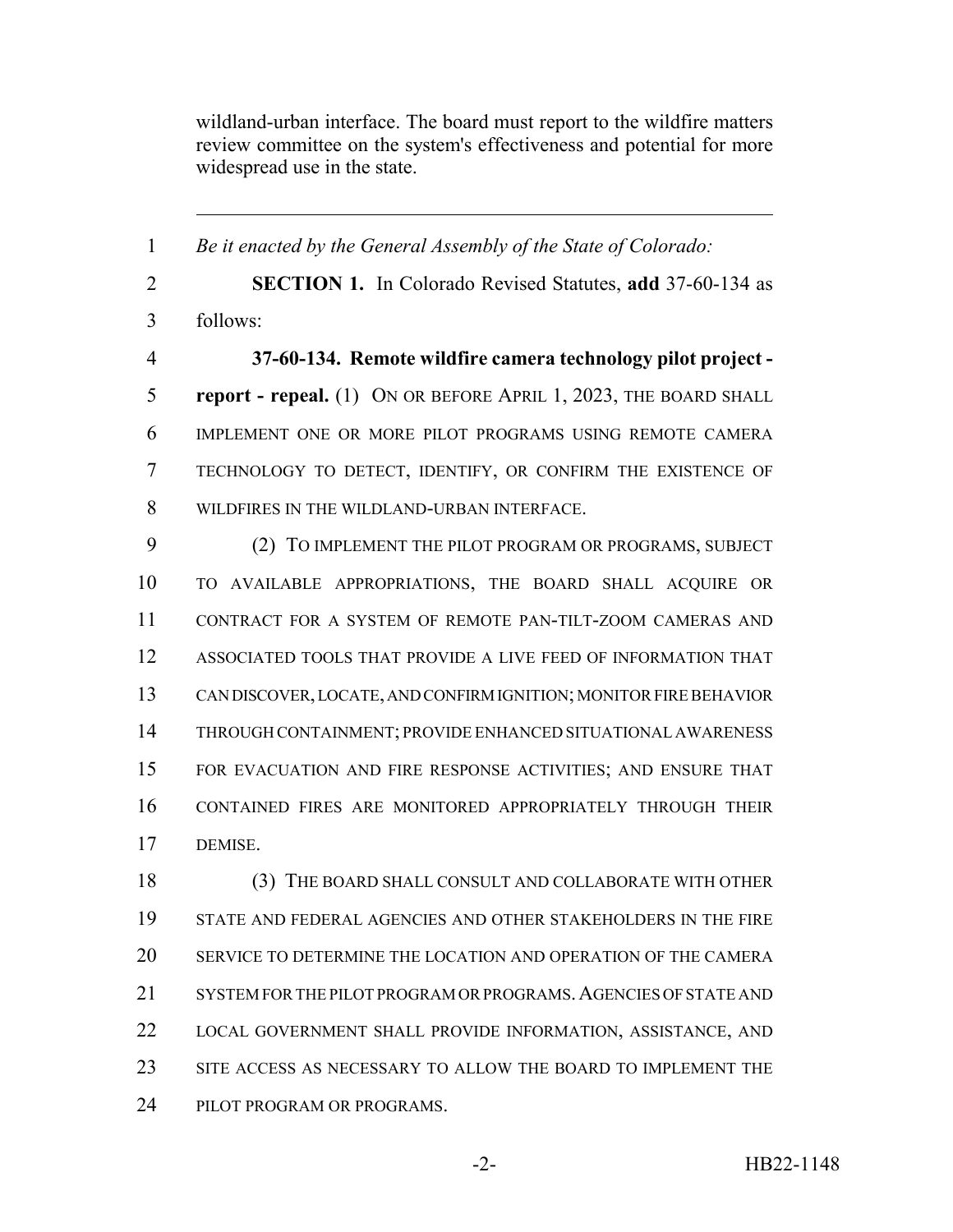(4) ON OR BEFORE AUGUST 1, 2023, AND ON OR BEFORE AUGUST 2 1 OF EACH YEAR THEREAFTER, THE BOARD SHALL REPORT ON THE PILOT PROGRAM OR PROGRAMS TO THE WILDFIRE MATTERS REVIEW COMMITTEE. THE REPORT MUST ANALYZE THE INFORMATION RECEIVED THROUGH THE CAMERA SYSTEM AND ITS VALUE IN RESPONDING TO WILDFIRES OR POTENTIAL WILDFIRES, THE SYSTEM'S POTENTIAL FOR MORE WIDESPREAD USE IN COLORADO, AND THE COST EFFECTIVENESS OF THE SYSTEM IN RESPONDING TO WILDFIRES AND POTENTIAL WILDFIRES. 9 NOTWITHSTANDING THE REQUIREMENT IN SECTION 24-1-136 (11)(a)(I), 10 THE REQUIREMENT TO REPORT IN THIS SUBSECTION (4) CONTINUES FOR THE 11 DURATION OF THE PILOT PROGRAM. (5) THIS SECTION IS REPEALED, EFFECTIVE SEPTEMBER 1, 2026.

13 PRIOR TO THE REPEAL, THE PILOT PROGRAM IS SCHEDULED FOR REVIEW IN 14 ACCORDANCE WITH SECTION 24-34-104.

 **SECTION 2.** In Colorado Revised Statutes, 24-34-104, **add** 16  $(27)(a)(XX)$  as follows:

 **24-34-104. General assembly review of regulatory agencies and functions for repeal, continuation, or reestablishment - legislative declaration - repeal.** (27) (a) The following agencies, functions, or both, are scheduled for repeal on September 1, 2026:

21 (XX) THE REMOTE WILDFIRE CAMERA TECHNOLOGY PILOT PROGRAM ESTABLISHED IN SECTION 37-60-134.

 **SECTION 3. Appropriation.** For the 2022-23 state fiscal year, 24 \$2,000,000 is appropriated to the department of natural resources for use 25 by the Colorado water conservation board. This appropriation is from the general fund. To implement this act, the board may use this appropriation for the remote wildfire camera technology pilot program.